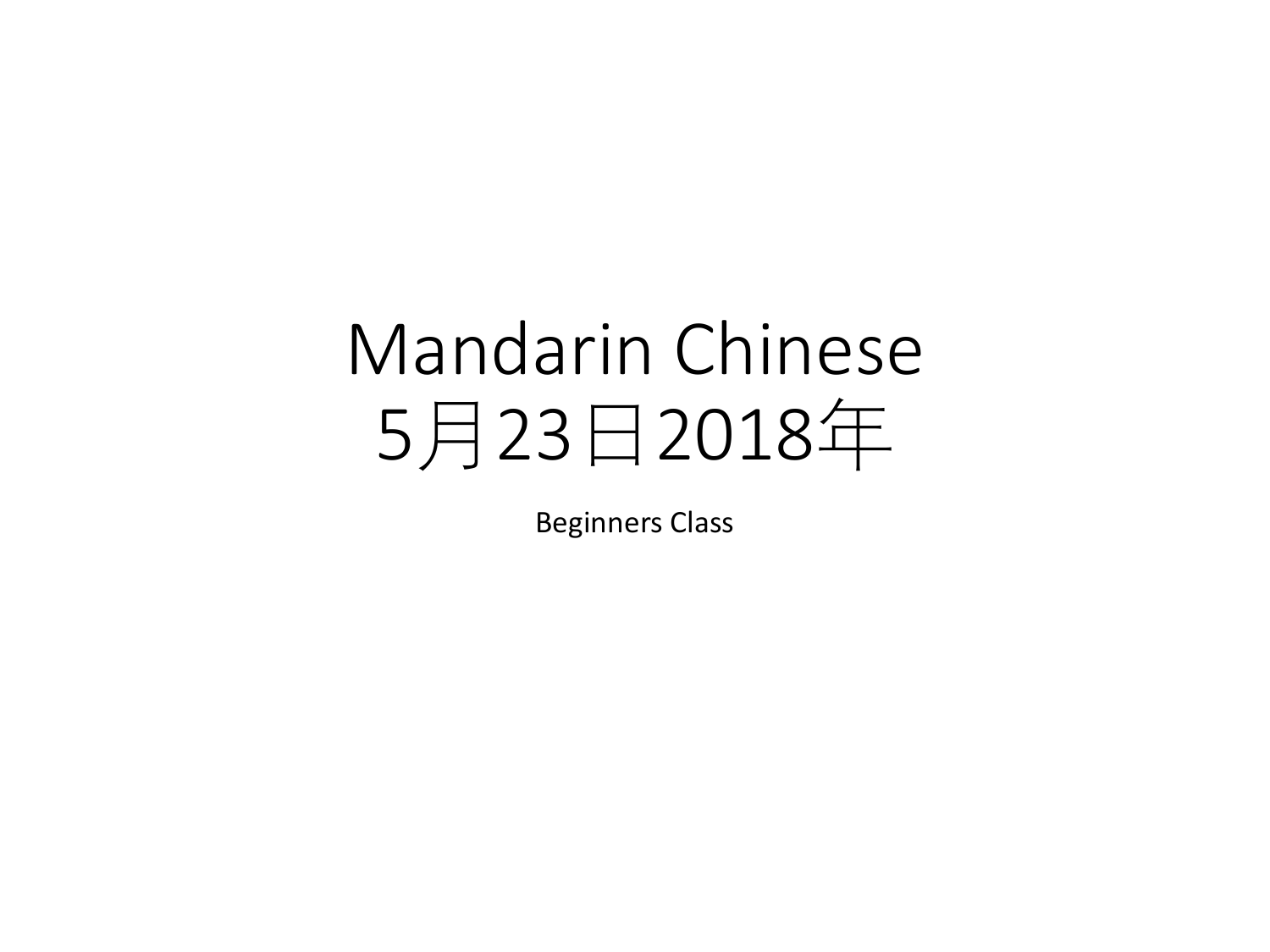## Don't forget the revise the characters in this quizlet:

• [https://quizlet.com/275867103/roundwood-1-more-vocab-no](https://quizlet.com/275867103/roundwood-1-more-vocab-no-pinyin-flash-cards/)pinyin-flash-cards/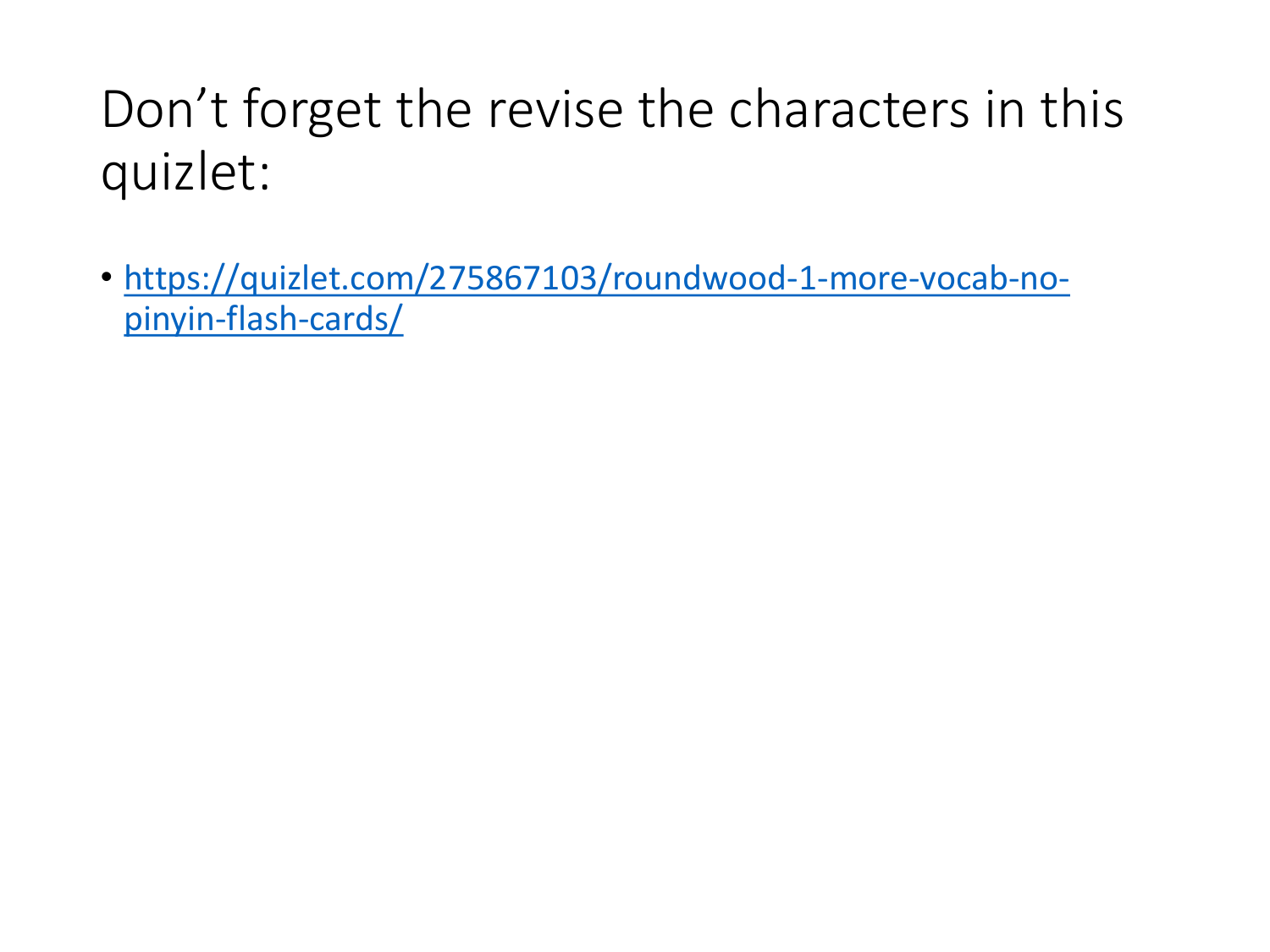#### This exercise still needs a bit of practice:

### Memorisation:

Also for  $f \notin \mathcal{W}$  please memorise the following questions so that you can say them fluently with correct pronunciation  $-$  and know what you're saying!



1) 你是哪国人? 2) 他们住在哪儿? 3) 你们多大了? 4) 她是谁? 5) 你姓什么? 6) 这是什么?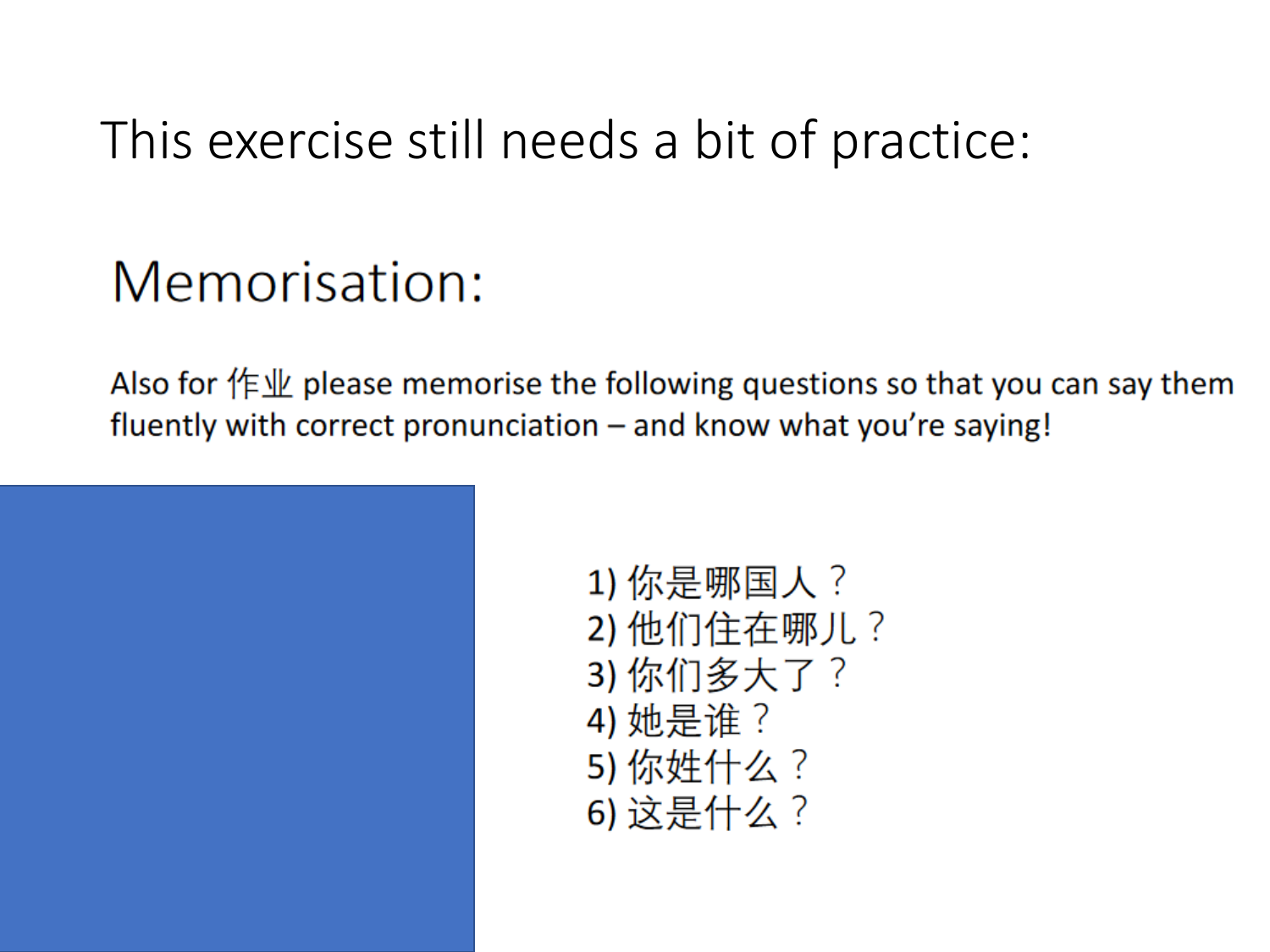• We went over the homework and the 'memorisation' questions. Then the matching exercise (on the next page). After that we did a listening task so I can't put it here.

In the course of the listening we contrasted two different characters: 也 and 都

- $\pm$  (ye3) means 'also'. We've already met it in contexts such as :
- I'm fine too 我也很好. I also have an older brother 为也有哥哥.
- 都 (dou1) means 'all' or 'both' (depending on context). It sounds like the sound that Homer Simpson is famous for and if you look at the character, the second component looks a bit like Homer's stomach!
- 妈妈,爸爸,都工作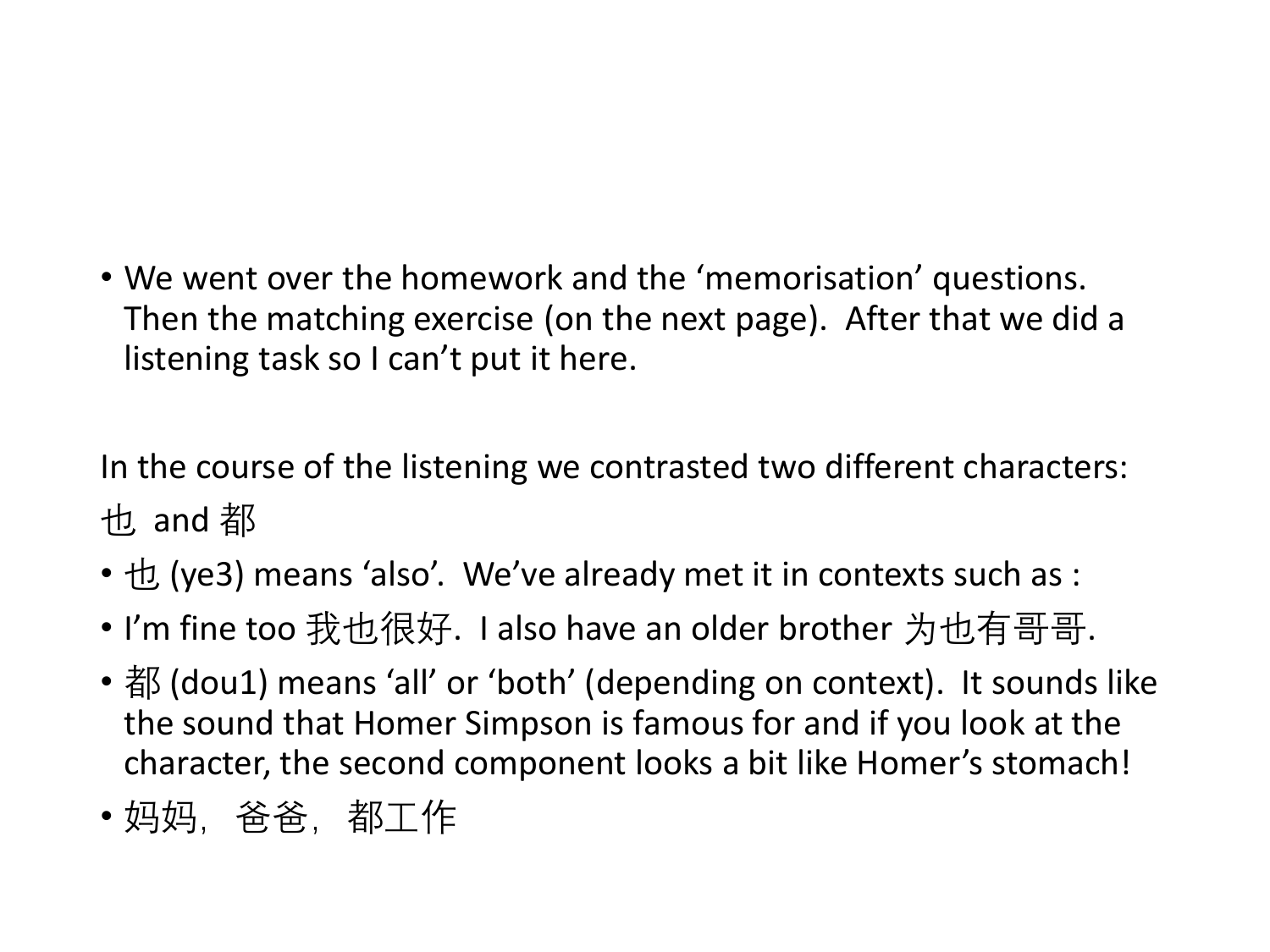#### Match the question with the answer.



wǒ shí bā suì le (a)我十八岁了。 wǒ méi yǒu jiě jie (b) 我没有姐姐。 wǒ bú shì zhōng xué shēng (c)我不是中学生。 tā jiā yǒu sān kǒu rén (d) 他家有三口人。 tā shì rì běn rén (e) 他是日本人。 wǒ bā suì le (f)我八岁了。 tā shì wǒ bà ba (g) 他是我爸爸。 tā gōng zuò (h) 他工作。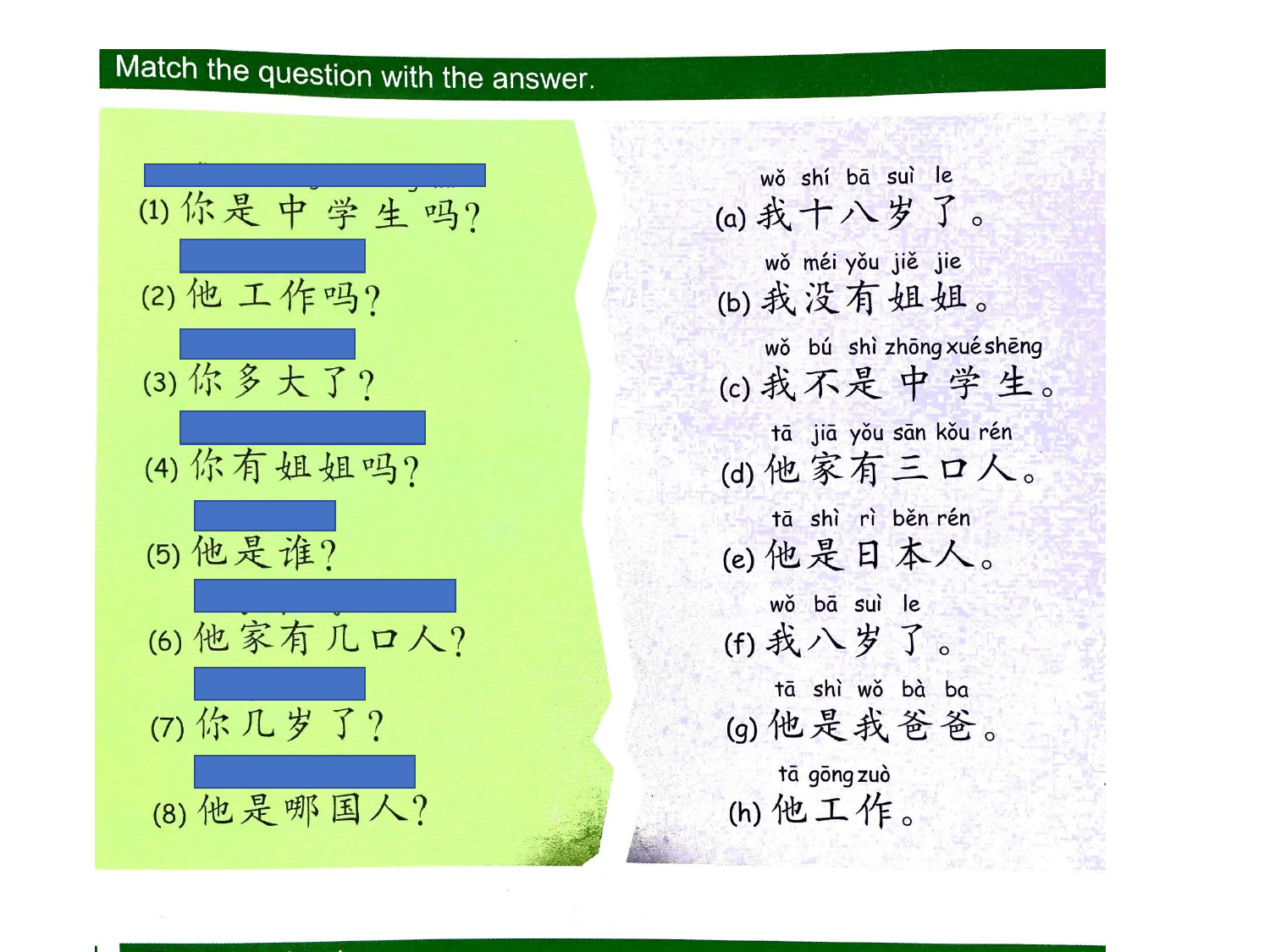We also did some tone practice, practising with the four tones using these prompts

| Read aloud. |            |        |                |                |
|-------------|------------|--------|----------------|----------------|
|             |            |        |                |                |
|             |            |        | $\overline{n}$ |                |
|             |            |        |                |                |
| $(1)$ da    |            | ta     | na             | $\overline{a}$ |
|             | $(2)$ dao  | tao    | nao            | lao            |
|             | $(3)$ ding | ting   | ning           | ling           |
|             | $(4)$ dang | tang   | nang           | lang           |
|             |            |        |                |                |
| (5)         | ditiě      | tiělù  | niúnăi         | lántú          |
|             | (6) dǎléi  | táitóu | nántīng        | lóutī          |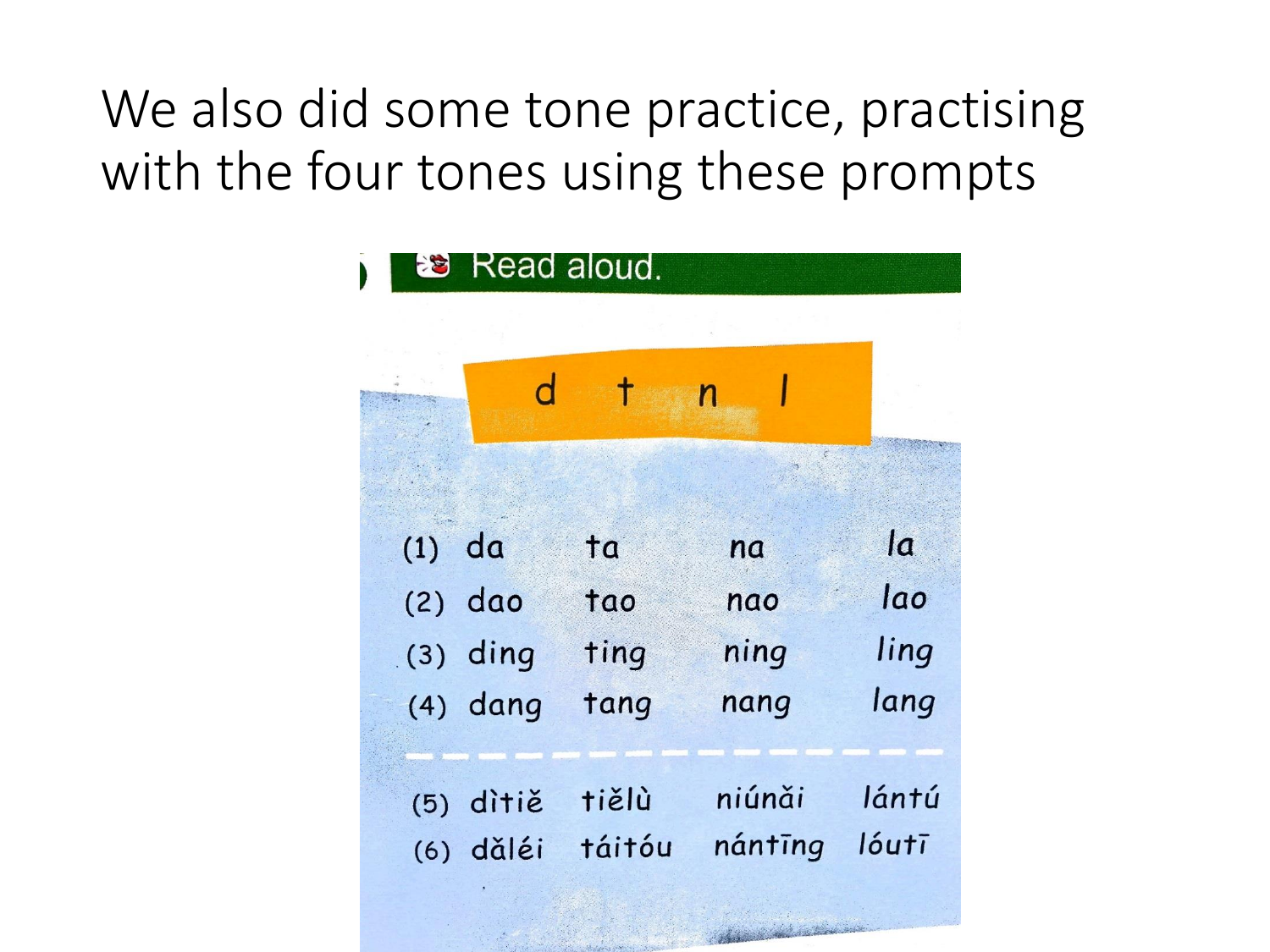对我来说 。。。

Finally we had some 'conversation' practice, using picture of some

明星 - literally: 'famous stars'. (You've met the character for 'star' before – in the word for 'week': )

You could say such things as:

- 她 是哪国人? 她是美国人。
- 他的名字叫 David. 他姓Beckham.
- And, importantly you can say that you 'don't know':
- 我不知道 wo3 bu4 zhi1dao4
- Do you know?
- 你知道吗?ni3 zhi1dao4 ma?